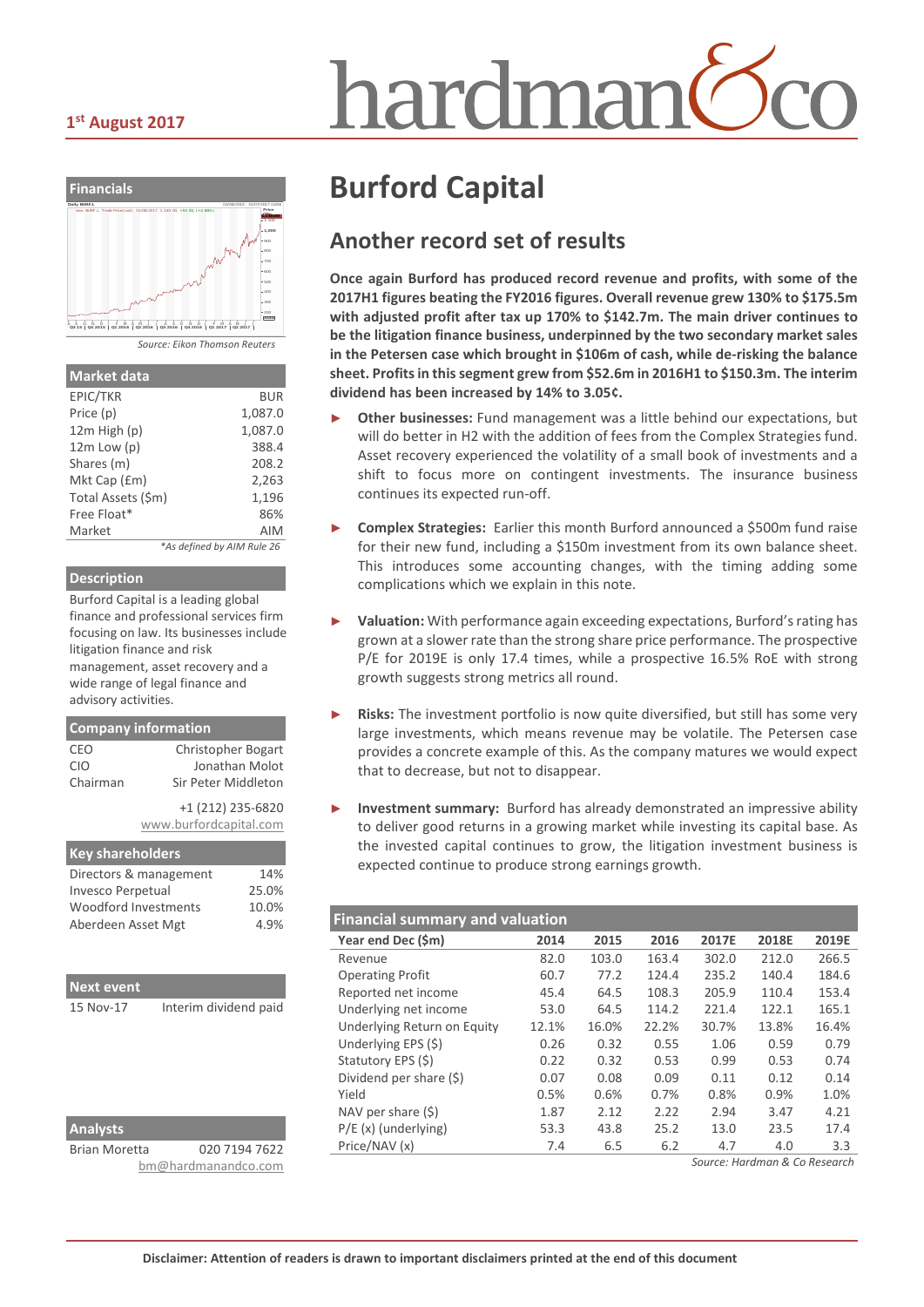

# **Table of Contents**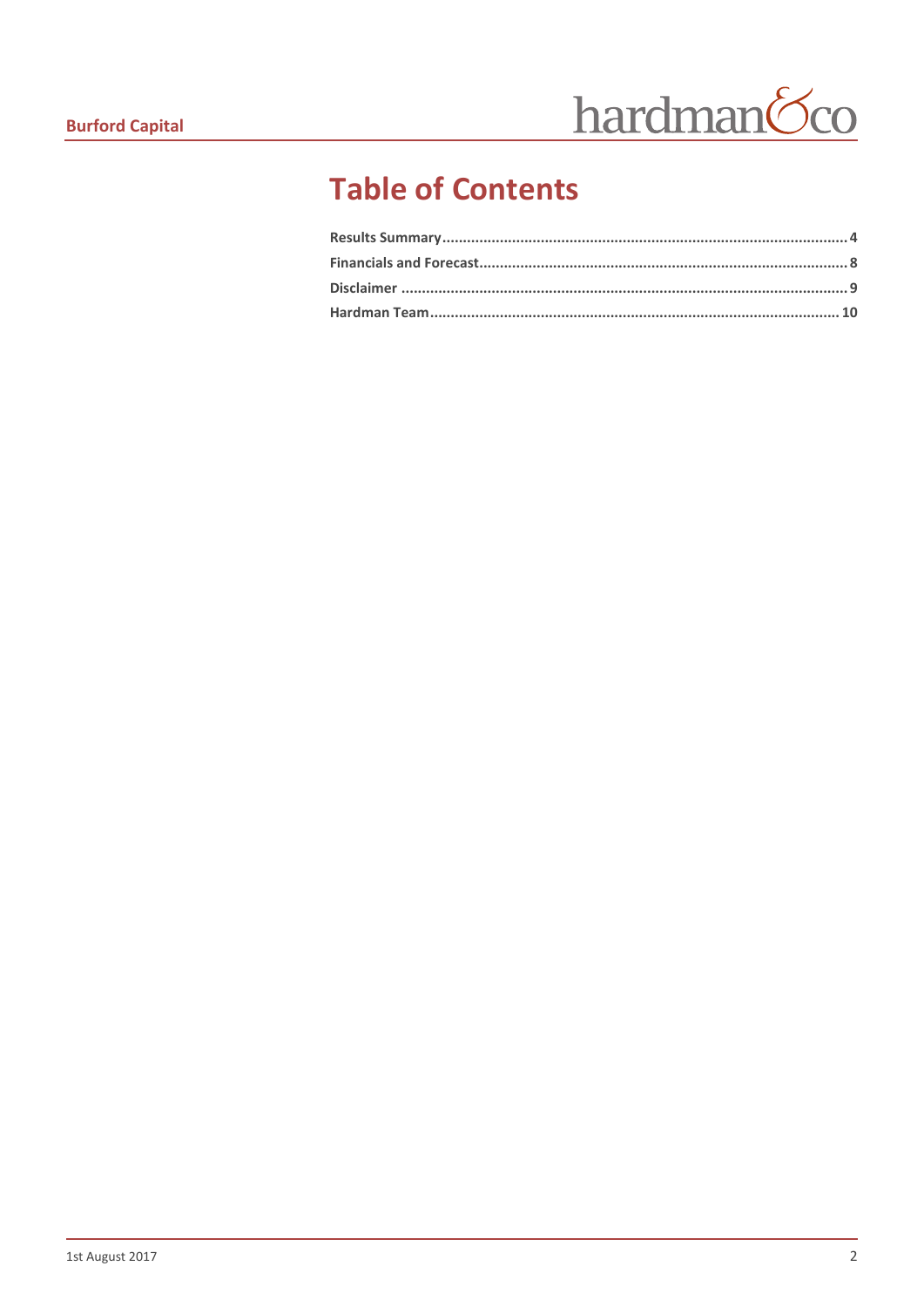### **Burford Capital**





Growth depends on pace of investment and conclusions

- ► Accelerated investment in 2016 will boost 2017 and 2018 revenue
- 2017 figures boosted by sales from Petersen case and result of Teinver claim
- Continued investment in the business underpins the growth

**Interest Cover**

0 50



2014 2015 2016 2017E 2018E 2019E

#### **Eps and dividend**



- No debt prior to 2014
- Retail bond issues in 2014, 2016 and 2017
- \$43.75m loan note issued for GKC acquisition now redeemed
- 2014 issue was mid-year so only partial accrual of coupon

- 2017 results boosted by sales from Petersen case and results of Teinver case
- Full effect of large single \$100m investment came through properly in late 2016 and into 2017
- Large single claims may continue to introduce volatility in the future

*Source: Burford Capital; Hardman & Co Research*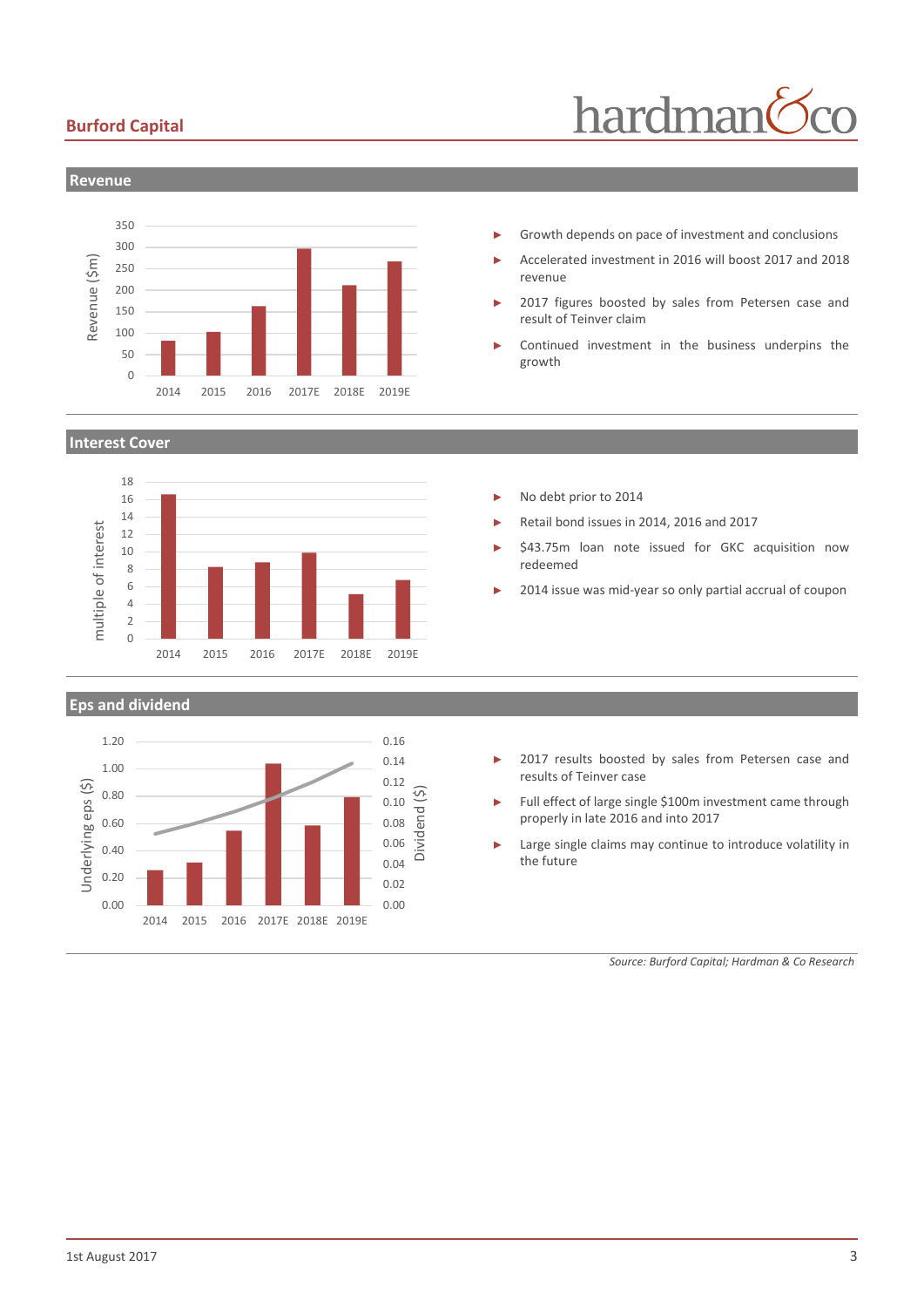# <span id="page-3-0"></span>**Results Summary**

Yet again Burford has produced another outstanding set of interim results, with total income in 2017H1 growing 130% to \$175.5m. As usual, this increase was driven by the litigation finance business, in particular the sale from the Petersen case that has been previously disclosed (and discussed in detail in our earlier notes). Stated profit after tax grew 138% to \$133.0m, though removing amortisation and one off transaction fees gives an underlying figure of \$141.7m.

The interim dividend was increased to 3.05¢, a 14% increase. This was calculated on the usual basis of being one-third of the previous year's figure.

### **By Division**

### *Litigation Finance*

| <b>Litigation Finance</b> |       |         |        |        |
|---------------------------|-------|---------|--------|--------|
| \$m                       | 2014  | 2015    | 2016   | 2017H1 |
| Income                    | 47.85 | 87.88   | 140.19 | 161.63 |
| Expenses                  | 10.42 | 15.65   | 26.02  | 10.61  |
| PBT                       | 37.43 | 72.22   | 114.17 | 151.02 |
| Tax                       | 0.61  | $-2.23$ | 4.72   | 0.72   |
| <b>PAT</b>                | 38.04 | 70.00   | 118.89 | 150.30 |
| Op Mgn                    | 78%   | 82%     | 81%    | 93%    |

*Source: Burford Capital, Hardman & Co Research*

The first half provided an outstanding result for litigation finance, with the revenue for this segment exceeding the FY2016 figure. The single largest part of this was the Petersen case<sup>[1](#page-3-1)</sup>, where the two sales brought in cash of \$106m and generated significant realised gains as well as a fair value adjustment. The exact amount of either of these has not been disclosed, but clearly was a very significant part of the revenue figure.

While the Petersen investment is exceptional in size, it seems somewhat unfair to Burford to strip it (or the Teinver investment) out and consider the residual separately. It has been clear for some time that Burford's portfolio includes investments that are capable of producing results that move results on an individual basis. While such cases force analysts to make adjustments, these are normal for Burford even if timing will always be irregular.

Costs in the first half grew by 8% compared to 1H2016 (after restatement due to the moving of law firm lending from new initiatives). Note these have consistently been higher in the second half of the year. The acquisition of Gerchen Keller (GKC) has led to an integration of their investment team. With most new investments being split between Burford's balance sheet and the funds, there is now a hypothecation of costs between Litigation Finance and Investment Management. This will have had some effect on the growth rate, but Burford has also continued to add to its team, something we see as essential if they are to maintain their growth.

<span id="page-3-1"></span> <sup>1</sup> For full discussion of the Petersen transactions and the Teinver case please see our earlier Hardman & Co research notes.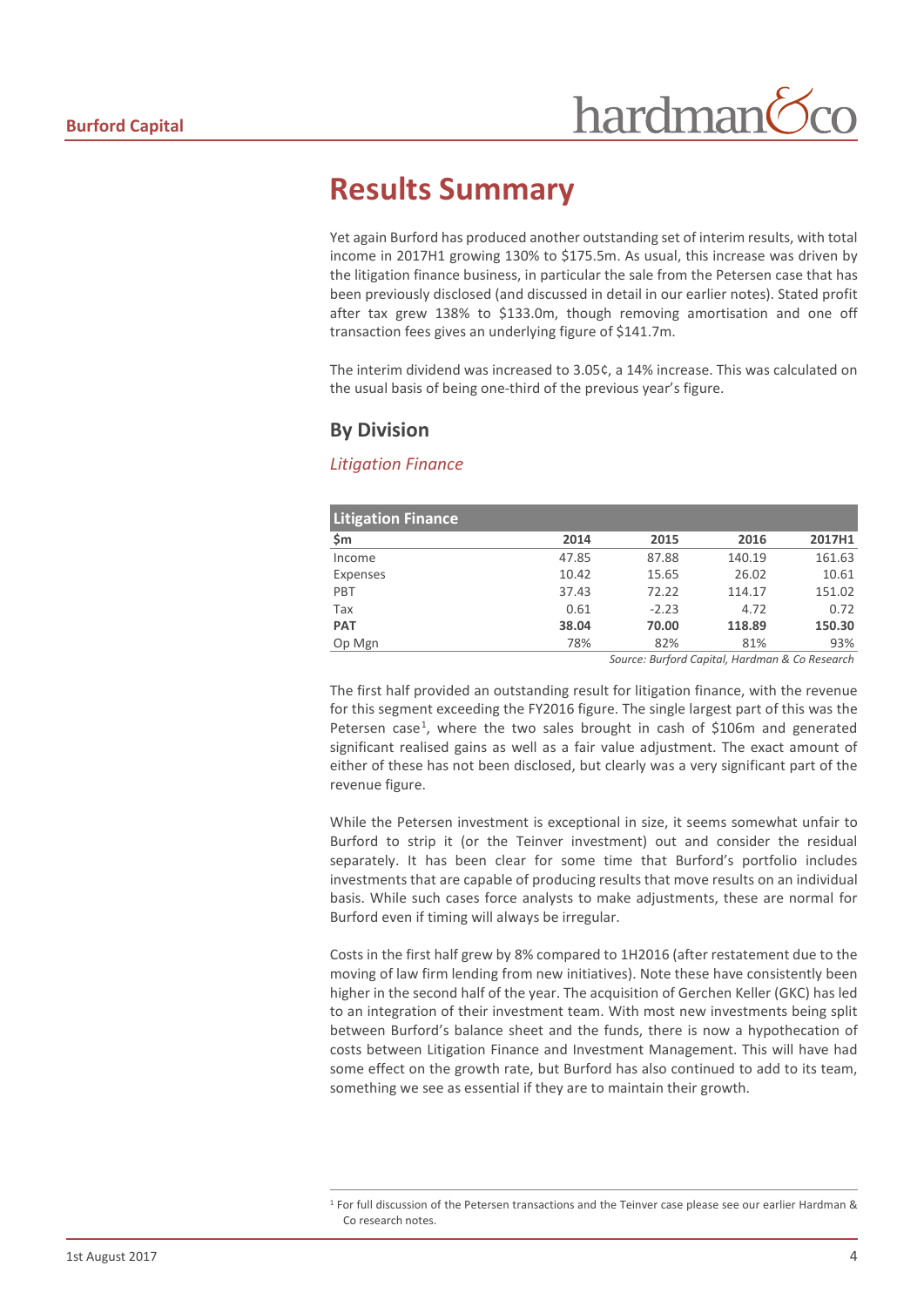# hardman

#### *Investment Management*

With the acquisition of GKC taking place in mid-December 2016, this is the first reporting period that investment management has made a meaningful contribution. The revenue figure of \$7.53m is slightly less than half the (unconsolidated) 2016 result. This includes \$1.2m of performance fees from the first GKC fund, slightly earlier than we expected.

The costs of \$3.60m were a bit higher than half the 2016 figure. The latter is subject to the same comments made above for litigation finance, as well as noting that the launch of the Complex Strategies fund would incur additional costs.

Operationally, Burford announced the closing of the fundraise for the Complex Strategies Fund at \$500m. The close took place as at 30 June. The amount raised was more than the \$300m initially targeted and includes \$150m from Burford's balance sheet, as well as \$5m from staff and management. The fees will be 2% on capital drawn (not the Burford element) plus a 20% performance fee on returns over a 5% per annum priority return. The fund will be run in a similar way to private equity, with capital drawn down from investors when required and returned when realised. Management observe this is probably the largest single pool of money raised in litigation finance to date.

The temporary lines in the balance sheet from the year end relating to the acquisition have now gone, but there is now a goodwill amortisation line in the P&L. Burford is accounting for this under 'Other corporate activity'. As a non-cash item it will be stripped out in Hardman & Co numbers for underlying figures, but included in the statutory ones.

#### *Insurance*

| <b>Insurance</b> |         |         |         |         |
|------------------|---------|---------|---------|---------|
| \$m              | 2014    | 2015    | 2016    | 2017H1  |
| Income           | 24.34   | 12.76   | 12.92   | 4.62    |
| Expenses         | 5.40    | 2.58    | 1.70    | 0.91    |
| PBT              | 18.94   | 10.19   | 11.23   | 3.71    |
| Tax              | $-3.86$ | $-1.19$ | $-1.61$ | $-0.45$ |
| <b>PAT</b>       | 15.08   | 9.00    | 9.62    | 3.26    |
|                  |         |         |         |         |

*Source: Burford Capital, Hardman & Co Research*

The insurance segment continued its run off, with a revenue decline of 10.5% in line with our estimates. Costs were a little higher and tax somewhat lower giving a 5% decline in profit after tax.

#### *New Initiatives*

| <b>New Initiatives</b> |         |         |         |         |
|------------------------|---------|---------|---------|---------|
| \$m                    | 2014    | 2015    | 2016    | 2017H1  |
| Income                 | 0.22    | 2.51    | 8.85    | 0.90    |
| Expenses               | 1.56    | 2.80    | 4.90    | 1.76    |
| PBT                    | $-1.34$ | $-0.29$ | 3.95    | $-0.86$ |
| Tax                    | 0.47    | 0.00    | $-0.82$ | $-0.10$ |
| <b>PAT</b>             | $-0.87$ | $-0.29$ | 3.14    | $-0.96$ |

*Source: Burford Capital, Hardman & Co Research*

Having given a good result in FY2016, the asset recovery result is the only disappointment in these figures. The decline in revenue reflects two factors. Firstly,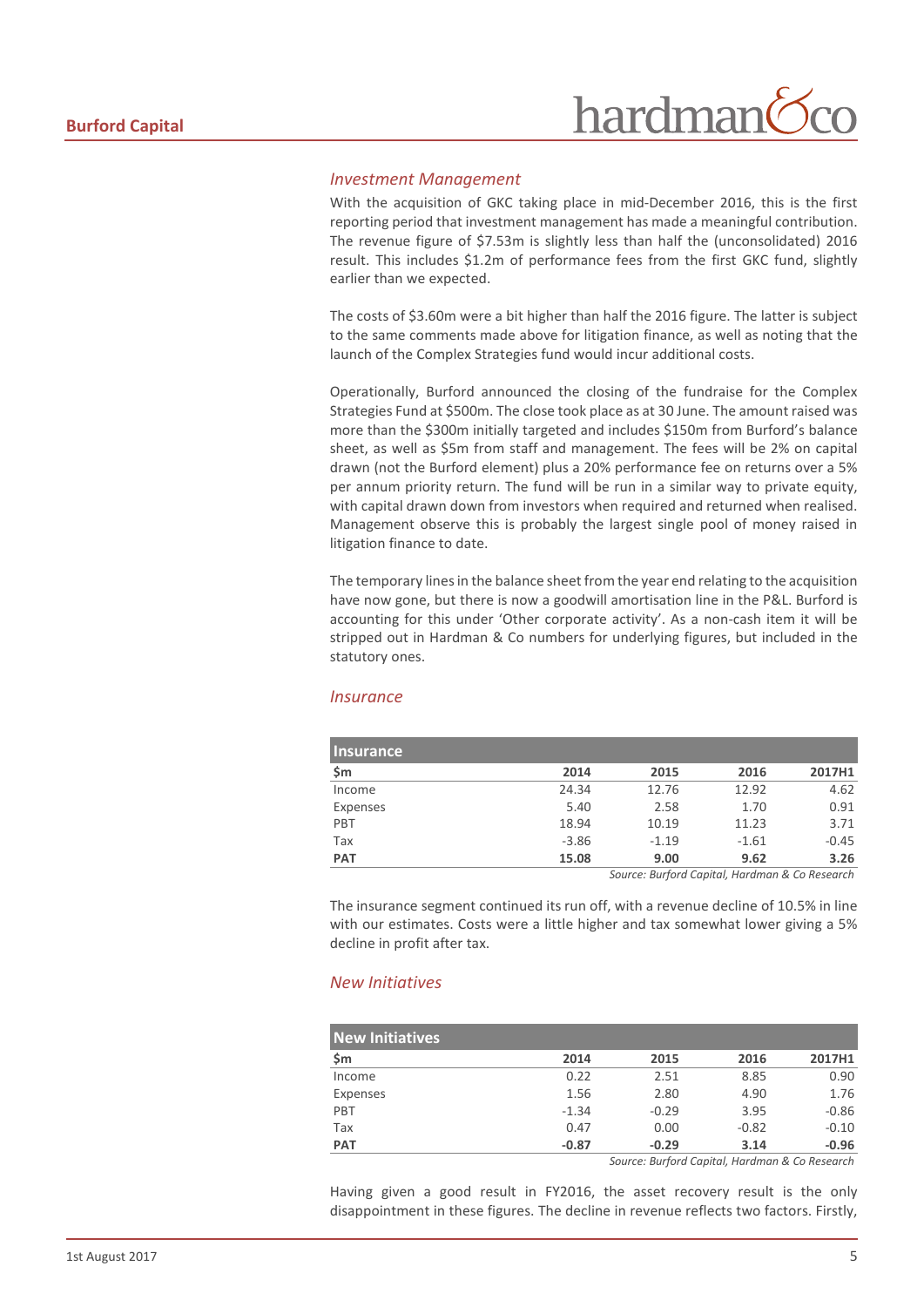Burford sees greater value in contingent fee arrangements and have taken this approach in its new business. This means that fees will be more back-end loaded than they were previously. The second factor is the immaturity of the business – with contingent fees this business will have a revenue pattern similar to Burford's main litigation finance business. However, as yet it has not built up a large enough book of business to give a steady flow of revenue and will inevitably be volatile.

Investments on the balance sheet for this segment grew from \$2.3m to \$3.7m, suggesting that there will be improvement in revenues in due course.

#### *Corporate*

It has been a busy first half for the corporate centre. As well as the completion of the transactions for the GKC acquisition, there has been the issue of a new retail bond. This raised £175m with a 5% coupon, with some of the proceeds being used to repay the more expensive loan note from the acquisition. There were also \$3.8m 'Investment banking and brokerage fees'.

Having seen a large benefit from currency movements in FY2016, bringing a \$35m gain, there was a smaller strengthening of sterling relative to the dollar leading to a \$11.1m loss in 2017H1.

### **Investing**

The accounting for Burford's investments has seen some changes with this announcement, primarily due to the Complex Strategies fund into which Burford is making a significant investment (\$150m of the \$500m total). Going forward this will be consolidated on a line by line basis, with Burford's share of investments and realisations (normally ~30%) being reflected in the litigation finance investments and other balance sheet figures.

The fund raising closed at 30 June, with Burford seeding the fund with investments that it has purchased for this purpose. Though these are being transferred at cost, the timing of this relative to the year end has unfortunately complicated the accounting somewhat. As of the balance sheet date, these investments have been funded solely by Burford, with capital still to be drawn from external investors.

The headline figures for new investments are again very strong. With \$488m of new commitments, \$226m of which are on Burford's balance sheet and \$262m for their funds. On balance sheet contingent commitments grew to \$400m from \$297m as at 31 December 2016. This report has added an additional \$61m of legal risk exposure, where Burford is not expected to deploy capital, but is potentially exposed to costs in the event of a loss.

The on balance sheet investments saw \$193m added to new or existing investments, including \$123m for the Complex Strategies fund. In the normal course of events Burford's share of this would be ~30% of that total i.e. c\$37m, and it is expected that as money is called in from external investors that adjustment will take place, reducing the investment figure. Of course, the fund will not remain static and it is clear that further fund investments will take place. The net effect is that Burford's investment in the fund may reduce from \$123m in 2017H2, but most likely to a figure much higher than \$37m.

The net effect on Burford's balance sheet is that the underlying investment additions in 2017H1 are approximately \$107m. Although this figure is somewhat less than the \$158m in 2016H1, that included a \$100m portfolio investment and is otherwise larger than all other half year to date. In addition Burford will be getting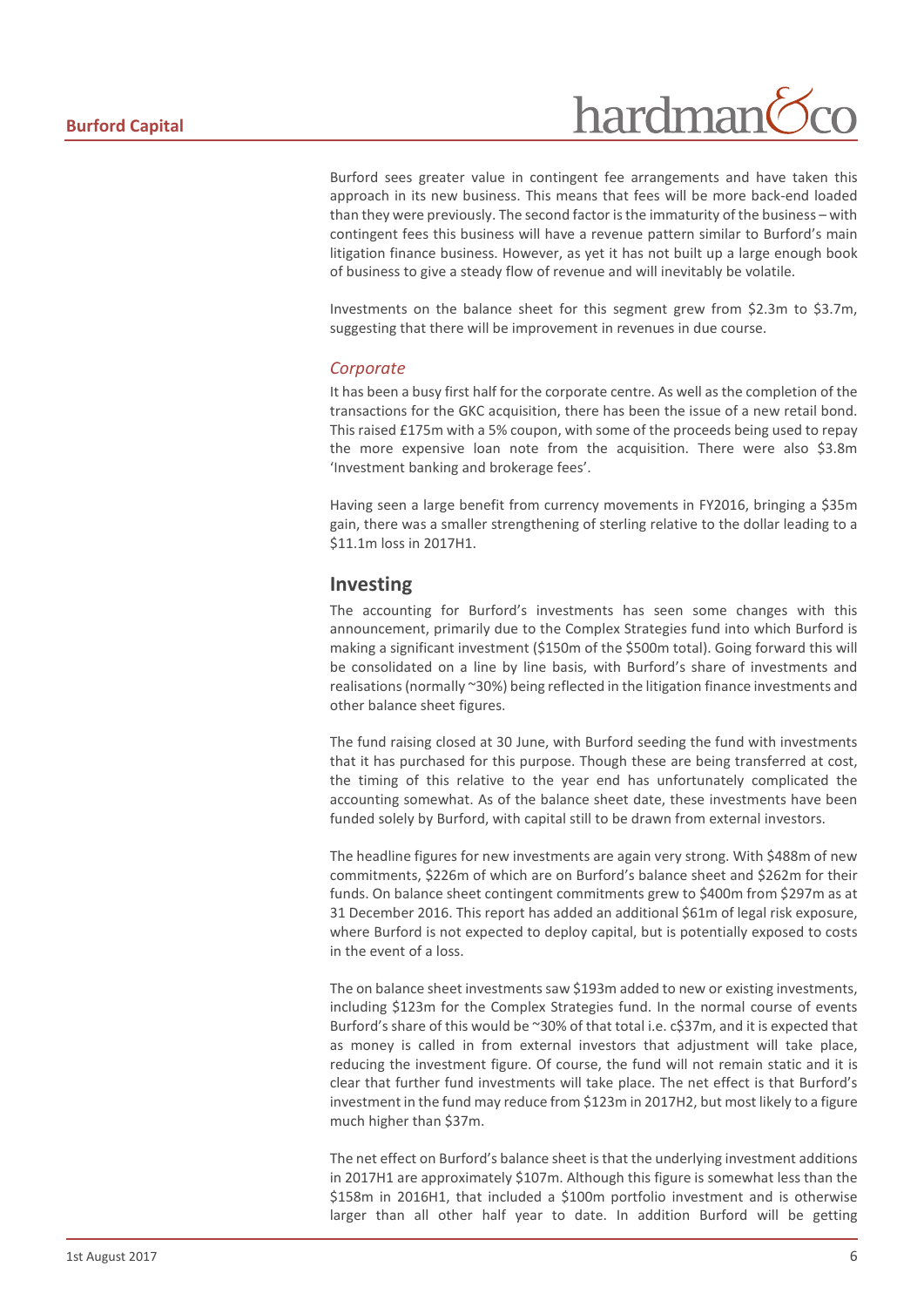management fees and, eventually, performance fees on the balance of the fund investments.

### **Capital**

During the first half Burford boosted its cash resources from two significant sources. As previously mention, the retail bond raised £175m, which translated to \$227m. The second source was investment realisations, which produced a record half underpinned by the \$106m received for the secondary market transactions in the Petersen investment.

Offsetting this has been the strong investments mentioned above, though \$86m of the seeding to the Complex Strategies fund can be considered to some extent temporary. Excluding this there is \$221.9m of cash or equivalents on the balance sheet. This should be adequate to see Burford through into 2018, even without any realisations. We do note that with \$400m of contingent commitments that further funding may well be required in 2018.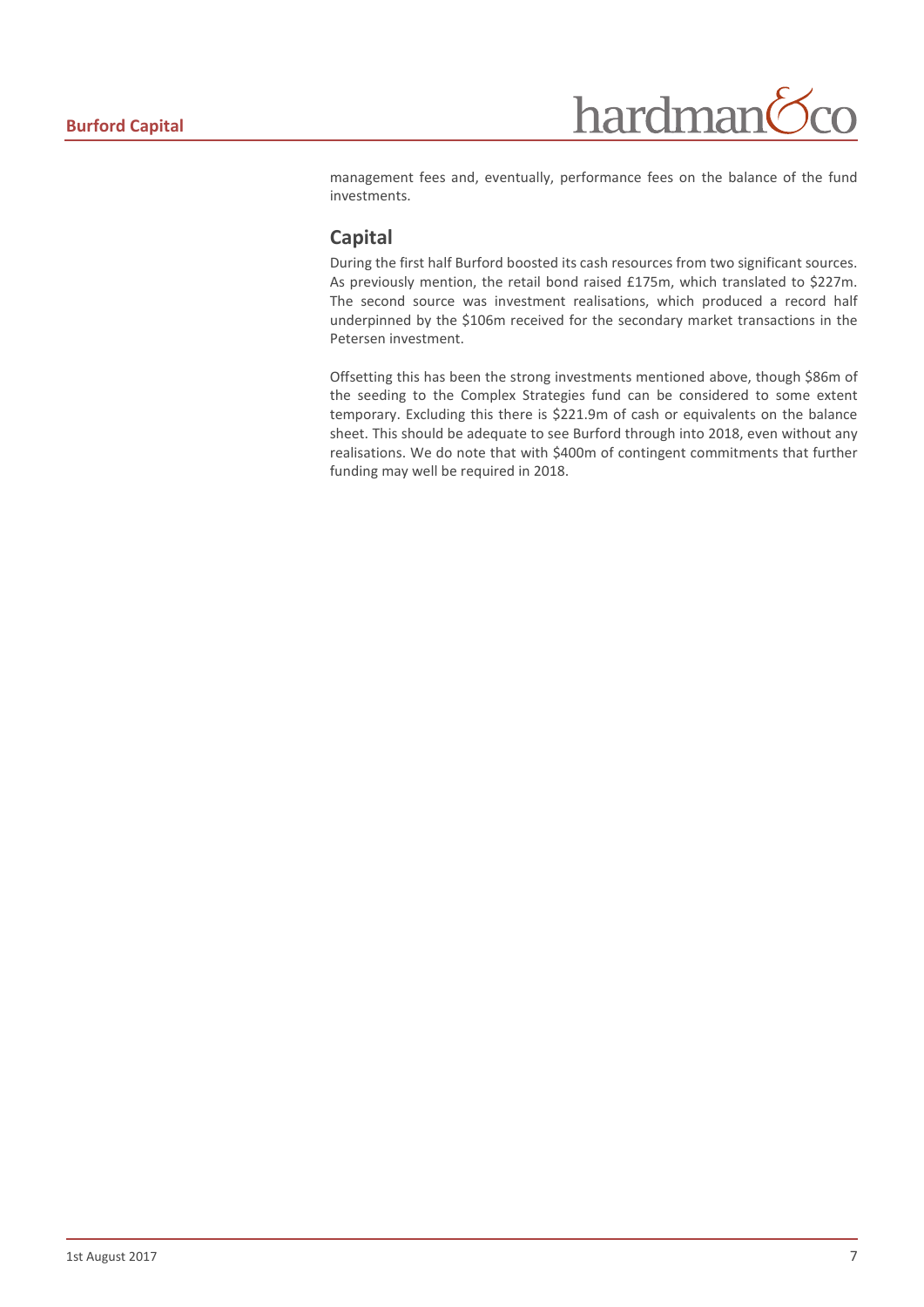# <span id="page-7-0"></span>**Financials and Forecast**

We have noted before the difficulty in forecasting Burford's earnings and this set of figures has been no exception. From the partial sales in the Petersen case we had forecast an aggregate fair value movement of \$75m. Given the total fair value movement for 2017H1 was \$50.4m this was clearly too optimistic, though we cannot determine if the previous valuation was higher than we thought or if the new valuation is more conservative. Regardless, we have to make an adjustment to our 2017E figures and have reduced the fair value movement for the investment to \$30m.

The principle offset to that is the Teinver investment, which we discussed in our note of 24<sup>th</sup> July. We have made a small upward adjustment, though we have to allow for these being 'business as usual'. We have slightly increased our expected average return a little, which has had a positive effect on 2018E and 2019E.

Other items we have adjusted are:

- For asset recovery we have significantly downgraded our revenue expectations. This has been the biggest influence on our 2018E and 2019E profits.
- Expenses, with fund management and asset recovery both moved lower and with insurance a little higher.
- Amortisation of the intangible asset in our statutory figures.
- Small changes to tax and as a consequence of exchange rates.

The net result of these is a downgrade of our underlying 2017E eps to 106¢, with smaller movements on our 2018E to 59¢ and 2019E to 79¢.

| <b>Summary financials</b>    |        |        |        |         |         |                                                                              |
|------------------------------|--------|--------|--------|---------|---------|------------------------------------------------------------------------------|
| Year end Dec (\$m)           | 2014   | 2015   | 2016E  | 2017E   | 2018E   | 2019E                                                                        |
| Revenue                      | 82.0   | 103.0  | 163.4  | 302.0   | 212.0   | 266.5                                                                        |
| Expenses                     | 21.3   | 25.8   | 39.0   | 51.3    | 59.9    | 70.2                                                                         |
| <b>Operating Profit</b>      | 60.7   | 77.2   | 124.4  | 235.2   | 140.4   | 184.6                                                                        |
| Finance cost                 | 3.7    | 9.3    | 14.1   | 23.2    | 27.1    | 27.1                                                                         |
| <b>Exceptional items</b>     | $-9.7$ | 0.0    | $-5.9$ | $-3.8$  | 0.0     | 0.0                                                                          |
| Reported pre-tax             | 47.3   | 67.9   | 104.1  | 211.8   | 113.0   | 157.2                                                                        |
| Reported taxation            | $-0.7$ | $-2.2$ | 4.8    | $-5.9$  | $-2.6$  | $-3.8$                                                                       |
| <b>Minorities</b>            | 1.2    | 1.2    | 0.6    | 0.0     | 0.0     | 0.0                                                                          |
| <b>Underlying net income</b> | 53.0   | 64.5   | 114.2  | 221.4   | 122.1   | 165.1                                                                        |
| Statutory net income         | 45.4   | 64.5   | 108.3  | 205.9   | 110.4   | 153.4                                                                        |
| Underlying Basic EPS (\$)    | 0.26   | 0.32   | 0.56   | 1.06    | 0.59    | 0.79                                                                         |
| Statutory Basic EPS (\$)     | 0.22   | 0.32   | 0.53   | 0.99    | 0.53    | 0.74                                                                         |
| Dividend (\$)                | 0.07   | 0.08   | 0.09   | 0.11    | 0.12    | 0.14                                                                         |
|                              |        |        |        |         |         |                                                                              |
| <b>Balance sheet</b>         |        |        |        |         |         |                                                                              |
| Total equity                 | 382.7  | 433.1  | 462.2  | 612.7   | 723.1   | 876.6                                                                        |
| <b>Invested Capital</b>      | 207.5  | 252.9  | 394.3  | 532.1   | 689.9   | 870.6                                                                        |
| Fair Value Balance           | 266.8  | 334.2  | 559.7  | 820.3   | 1,084.3 | 1,401.3                                                                      |
| <b>Total Assets</b>          | 533.2  | 608.7  | 826.4  | 1,224.8 | 1,335.2 | 1,488.6                                                                      |
|                              |        |        |        |         |         |                                                                              |
| NAV Per share (\$)           | 1.87   | 2.12   | 2.22   | 2.94    | 3.47    | 4.21                                                                         |
| <b>Return on Equity</b>      | 12.4%  | 15.8%  | 21.0%  | 30.7%   | 13.8%   | 16.4%                                                                        |
|                              |        |        |        |         |         | $C_{\text{outron}}$ , Hardman $\Omega$ , $C_{\Omega}$ , $L1-\dot{C}1$ , $21$ |

*Source: Hardman & Co, £1=\$1.31*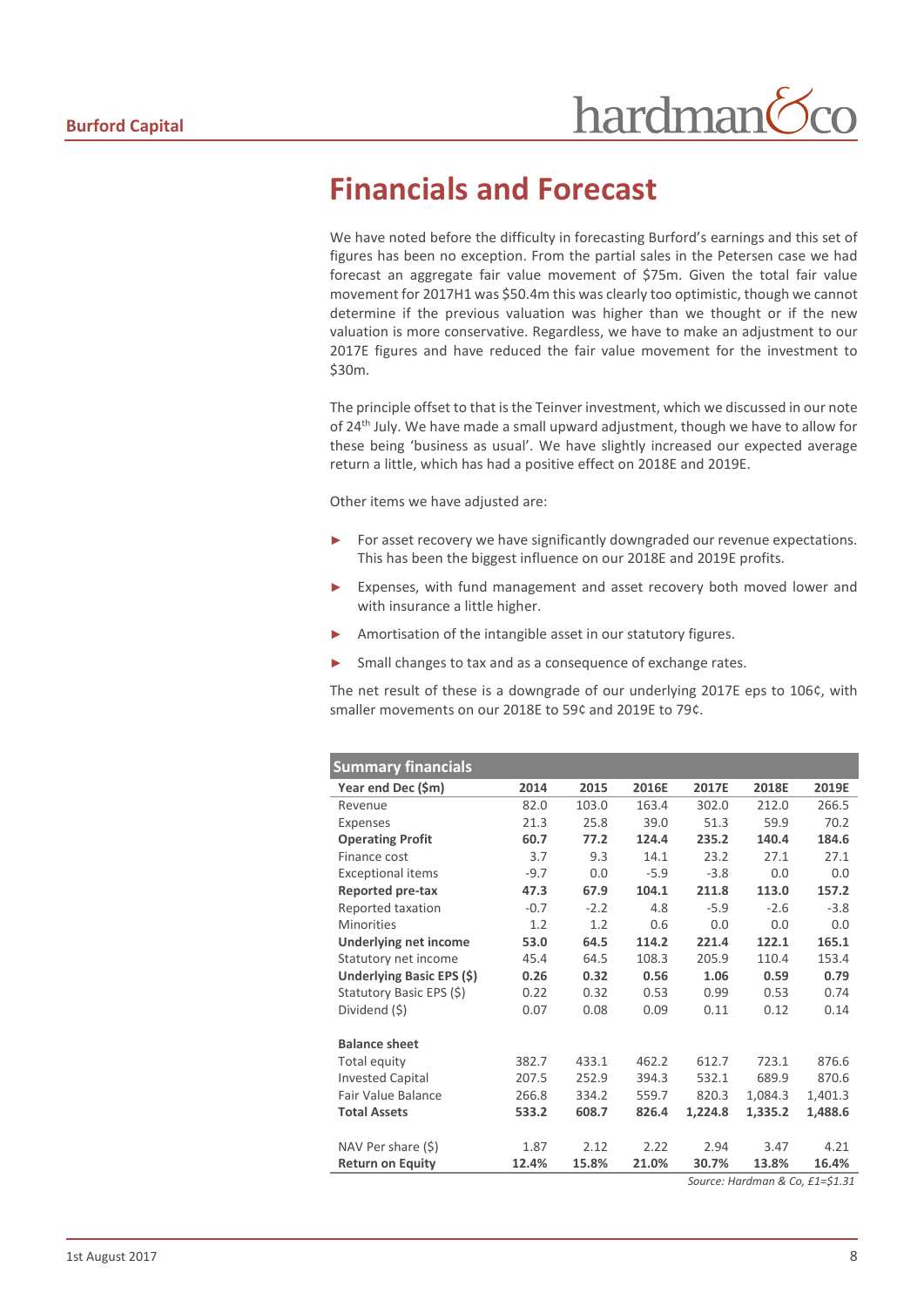## **Burford Capital**

hardman

# <span id="page-8-0"></span>**Disclaimer**

*Hardman & Co provides professional independent research services. Whilst every reasonable effort has been made to ensure that the information in the research is correct, this cannot be guaranteed.*

*The research reflects the objective views of the analysts named on the front page. However, the companies or funds covered in this research may pay us a fee, commission or other remuneration in order for this research to be made available. A full list of companies or funds that have paid us for coverage within the past 12 months can be viewed a[t http://www.hardmanandco.com/](http://www.hardmanandco.com/)*

*Hardman & Co has a personal dealing policy which debars staff and consultants from dealing in shares, bonds or other related instruments of companies which pay Hardman for any services, including research. They may be allowed to hold such securities if they were owned prior to joining Hardman or if they were held*  before the company appointed Hardman. In such cases sales will only be allowed in limited circumstances, generally in the two weeks following publication of *figures.* 

Hardman & Co does not buy or sell shares, either for its own account or for other parties and neither does it undertake investment business. We may provide *investment banking services to corporate clients.* 

*Hardman & Co does not make recommendations. Accordingly, we do not publish records of our past recommendations. Where a Fair Value price is given in a*  research note this is the theoretical result of a study of a range of possible outcomes, and not a forecast of a likely share price. Hardman & Co may publish further *notes on these securities/companies but has no scheduled commitment and may cease to follow these securities/companies without notice.*

*Nothing in this report should be construed as an offer, or the solicitation of an offer, to buy or sell securities by us.*

*This information is not tailored to your individual situation and the investment(s) covered may not be suitable for you. You should not make any investment decision without consulting a fully qualified financial adviser.*

*This report may not be reproduced in whole or in part without prior permission from Hardman &Co.*

*Hardman Research Ltd, trading as Hardman & Co, is an appointed representative of Capital Markets Strategy Ltd and is authorised and regulated by the Financial Conduct Authority (FCA) under registration number 600843. Hardman Research Ltd is registered at Companies House with number 8256259. However, the information in this research report is not FCA regulated because it does not constitute investment advice (as defined in the Financial Services and Markets Act 2000) and is provided for general information only.*

*Hardman & Co Research Limited (trading as Hardman & Co) 35 New Broad Street London EC2M 1NH T +44 (0) 207 194 7622*

*Follow us on Twitter @HardmanandCo (Disclaimer Version 2 – Effective from May 2017)*